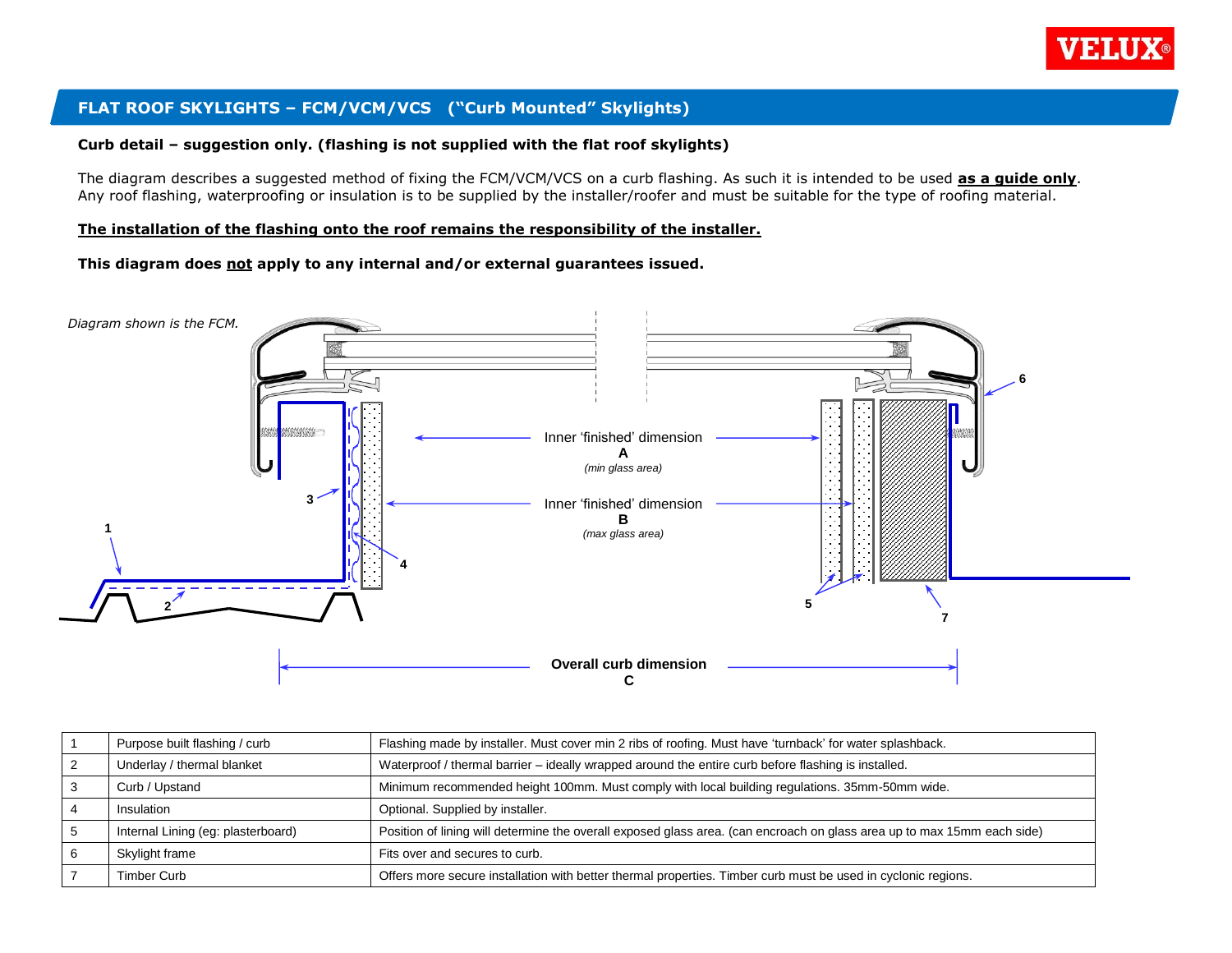

#### *All dimensions in mm*

|        |          | FCM / VCM / VCS                        |      |  |  |
|--------|----------|----------------------------------------|------|--|--|
| Model  |          | Inner finished dimension 'A' - minimum |      |  |  |
| 1430   |          | 335                                    | 745  |  |  |
| 2222   | $\star$  | 540                                    | 540  |  |  |
| 2230   |          | 540                                    | 745  |  |  |
| 2234   | $\star$  | 540                                    | 845  |  |  |
| 2246   | *        | 540                                    | 1150 |  |  |
| 2270 ^ |          | 540                                    | 1760 |  |  |
| 3030   | $\star$  | 745                                    | 745  |  |  |
| 3046   | *        | 745                                    | 1150 |  |  |
| 3434   |          | 845                                    | 845  |  |  |
| 4646   | $\star$  | 1150                                   | 1150 |  |  |
|        |          |                                        |      |  |  |
|        |          | Inner finished dimension 'B' - maximum |      |  |  |
| 1430   |          | 368                                    | 775  |  |  |
| 2222   | $\star$  | 572                                    | 572  |  |  |
| 2230   |          | 572                                    | 775  |  |  |
| 2234   | $\star$  | 572                                    | 876  |  |  |
| 2246   | $\star$  | 572                                    | 1181 |  |  |
| 2270 ^ |          | 572                                    | 1792 |  |  |
| 3030   | $\star$  | 775                                    | 775  |  |  |
| 3046   | $\star$  | 775                                    | 1181 |  |  |
| 3434   |          | 876                                    | 876  |  |  |
| 4646   | $\star$  | 1181                                   | 1181 |  |  |
|        |          |                                        |      |  |  |
|        |          | MAXIMUM Curb dimension 'C'             |      |  |  |
| 1430   |          | 460                                    | 870  |  |  |
| 2222   | $\star$  | 665                                    | 665  |  |  |
| 2230   |          | 665                                    | 870  |  |  |
| 2234   | $^\star$ | 665                                    | 970  |  |  |
| 2246   | $\star$  | 665                                    | 1275 |  |  |
| 2270 ^ |          | 665                                    | 1885 |  |  |
| 3030   | $\star$  | 870                                    | 870  |  |  |
| 3046   | *        | 870                                    | 1275 |  |  |
| 3434   |          | 970                                    | 970  |  |  |
| 4646   | *        | 1275                                   | 1275 |  |  |



VCM / VCS



*\* VCM/VCS cannot be installed in landscape orientation*

*^ 2270 not recommended for landscape orientation*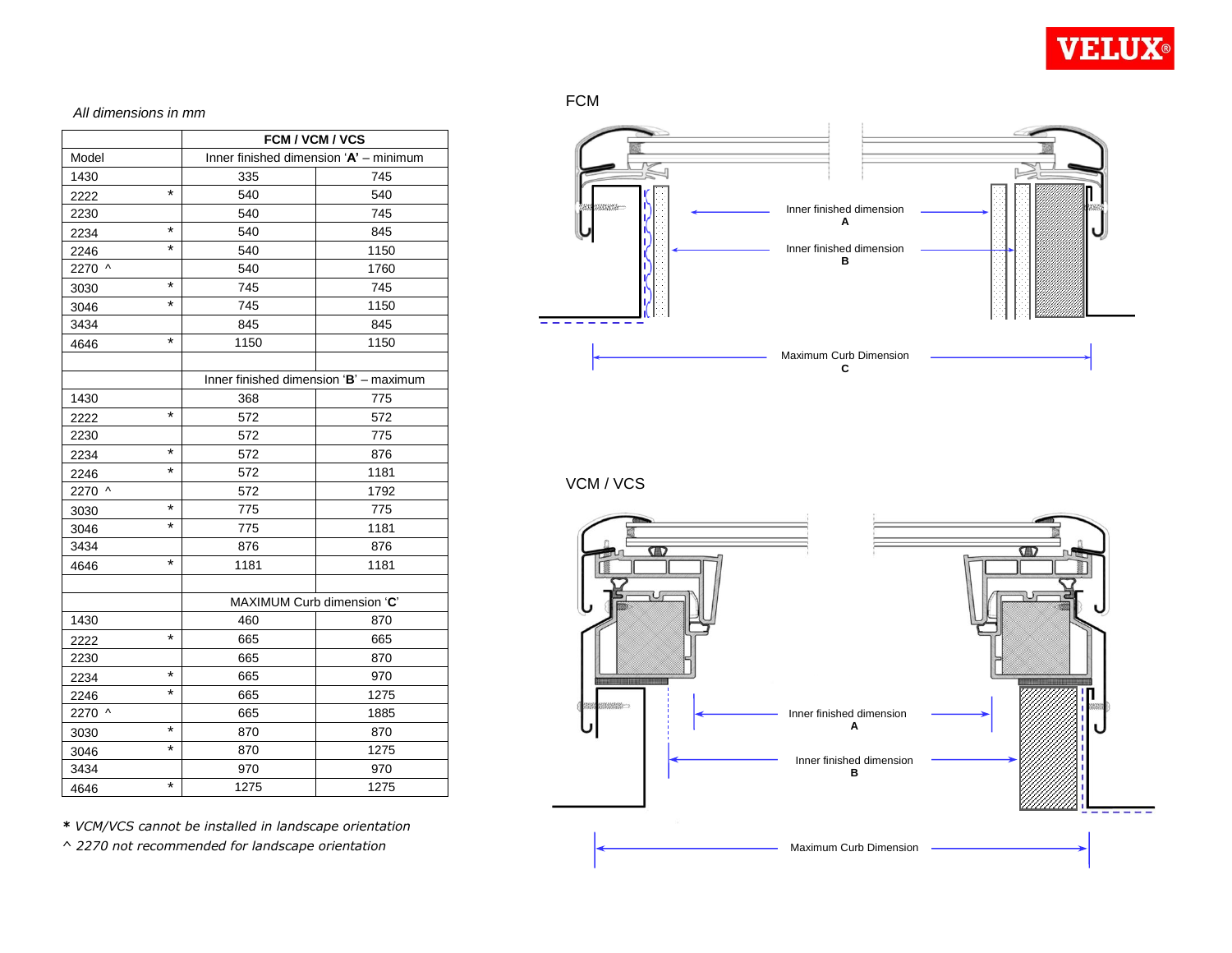

### **BUILDING THE CURB / CURB THICKNESS**



#### **Curb thickness: Comprises Flashing+Curb+Lining** (Timber curbs are mandatory for cyclonic regions)

| Outside Curb Dimension | Model   | mm   | mm                  | Inside Finished Dimension | Model   | mm   |                           | mm   |
|------------------------|---------|------|---------------------|---------------------------|---------|------|---------------------------|------|
|                        | 1430    | 460  | 870<br>X            | (min)                     | 1430    | 335  | $\boldsymbol{\mathsf{x}}$ | 74!  |
|                        | $*2222$ | 665  | 665<br>x            |                           | $*2222$ | 540  | x                         | 540  |
|                        | 2230    | 665  | 870<br>$\times$     |                           | 2230    | 540  | X                         | 74!  |
|                        | $*2234$ | 665  | 970<br>$\mathsf{x}$ |                           | $*2234$ | 540  | X                         | 845  |
|                        | $*2246$ | 665  | x 1275              |                           | $*2246$ | 540  | x                         | 1150 |
|                        | 2270    | 665  | x 1885              |                           | 2270    | 540  | X                         | 1760 |
|                        | $*3030$ | 870  | 870<br>$\mathsf{x}$ |                           | $*3030$ | 745  | $\boldsymbol{\mathsf{x}}$ | 745  |
|                        | $*3046$ | 870  | x 1275              |                           | $*3046$ | 745  | x                         | 1150 |
|                        | 3434    | 970  | 970<br>$\mathsf{x}$ |                           | 3434    | 845  | $\times$                  | 845  |
|                        | $*4646$ | 1275 | x 1275              |                           | $*4646$ | 1150 | x                         | 1150 |
|                        |         |      |                     |                           |         |      |                           |      |

| Model   | mm   | mm               | Inside Finished Dimension | Model   | mm   |              | mm   |
|---------|------|------------------|---------------------------|---------|------|--------------|------|
| 1430    | 460  | 870<br>X         | (min)                     | 1430    | 335  | X            | 745  |
| $*2222$ | 665  | 665<br>x         |                           | $*2222$ | 540  | X            | 540  |
| 2230    | 665  | 870<br>x         |                           | 2230    | 540  | X            | 745  |
| $*2234$ | 665  | 970<br>X         |                           | $*2234$ | 540  | X            | 845  |
| $*2246$ | 665  | x 1275           |                           | $*2246$ | 540  | X            | 1150 |
| 2270    | 665  | 1885<br><b>X</b> |                           | 2270    | 540  | X            | 1760 |
| * 3030  | 870  | 870<br>x         |                           | * 3030  | 745  | $\mathsf{x}$ | 745  |
| * 3046  | 870  | x 1275           |                           | * 3046  | 745  | x            | 1150 |
| 3434    | 970  | 970<br>X         |                           | 3434    | 845  | X            | 845  |
| $*4646$ | 1275 | 1275<br><b>x</b> |                           | $*4646$ | 1150 | X            | 1150 |
|         |      |                  |                           |         |      |              |      |

*\* VCM/VCS – Cannot be installed in landscape orientation*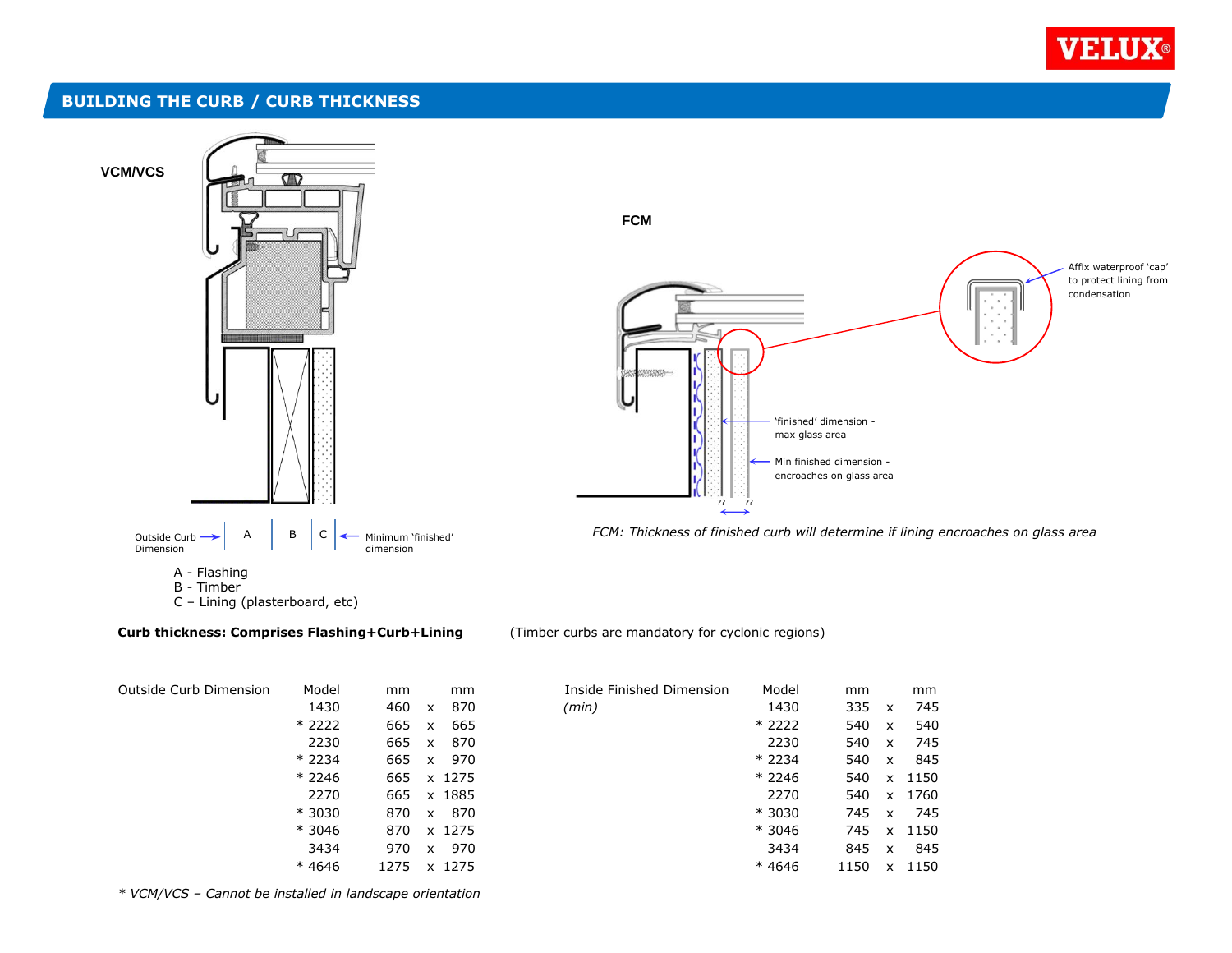

# **MULTIPLE SKYLIGHTS**

Overall Curb Dimension and Inside Purlin dimension is dependent on the following:

- Total number of skylights
- Space between skylights (recommended minimum = 100mm)

*\* Inside purlin dimension: can be single large opening if desired – however inner supports are still needed for the individual skylights. (see diagram next page)*

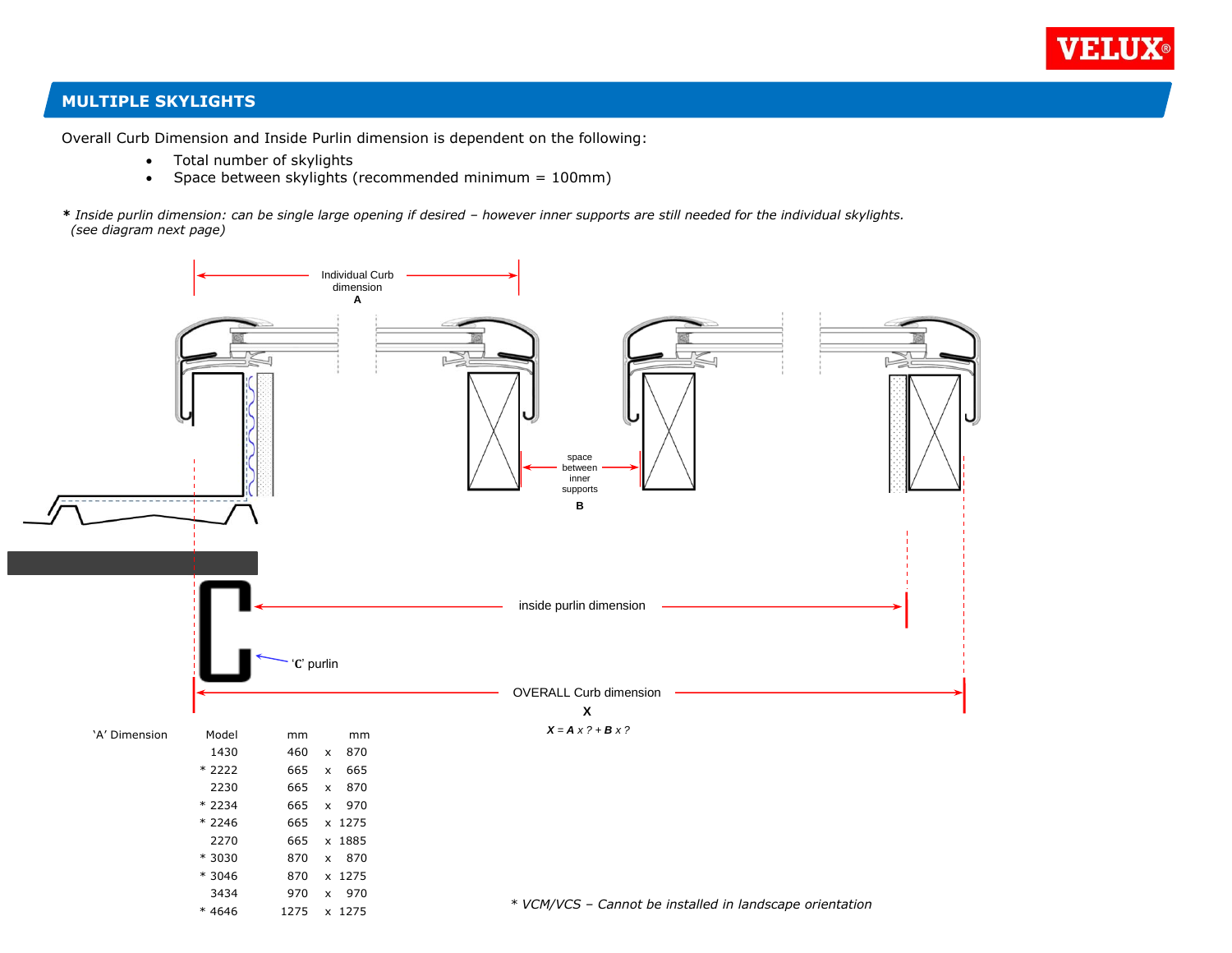

**Example of large, single opening for multiple skylights.**

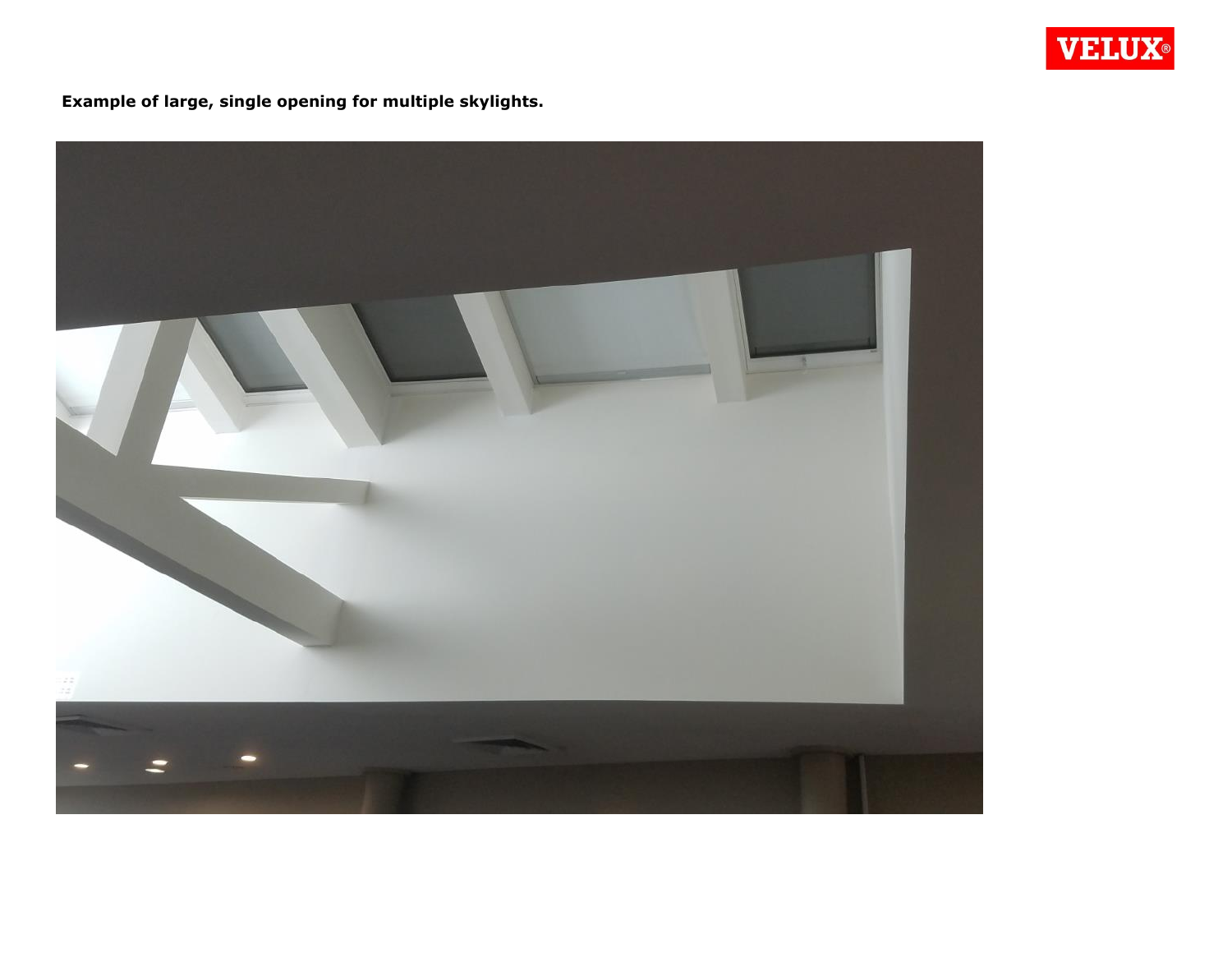

# **INSULATION**

Whenever you install a Flat Roof Skylight, VELUX recommends you insulate the base and/or flashing for maximum thermal efficiency. (VELUX does not supply insulation)

With an appropriate insulation and lining, a skylight can achieve very high thermal efficiency.

The addition of a timber curb timer will increase the overall thermal rating of the installation. However, if you are using a timber curb, insulation may not be necessary. Consult with relevant authorities for thermal efficiency requirements.

VELUX always recommends using an underlay with any type of flashing.



*\* Timber curbs are mandatory for cyclonic regions*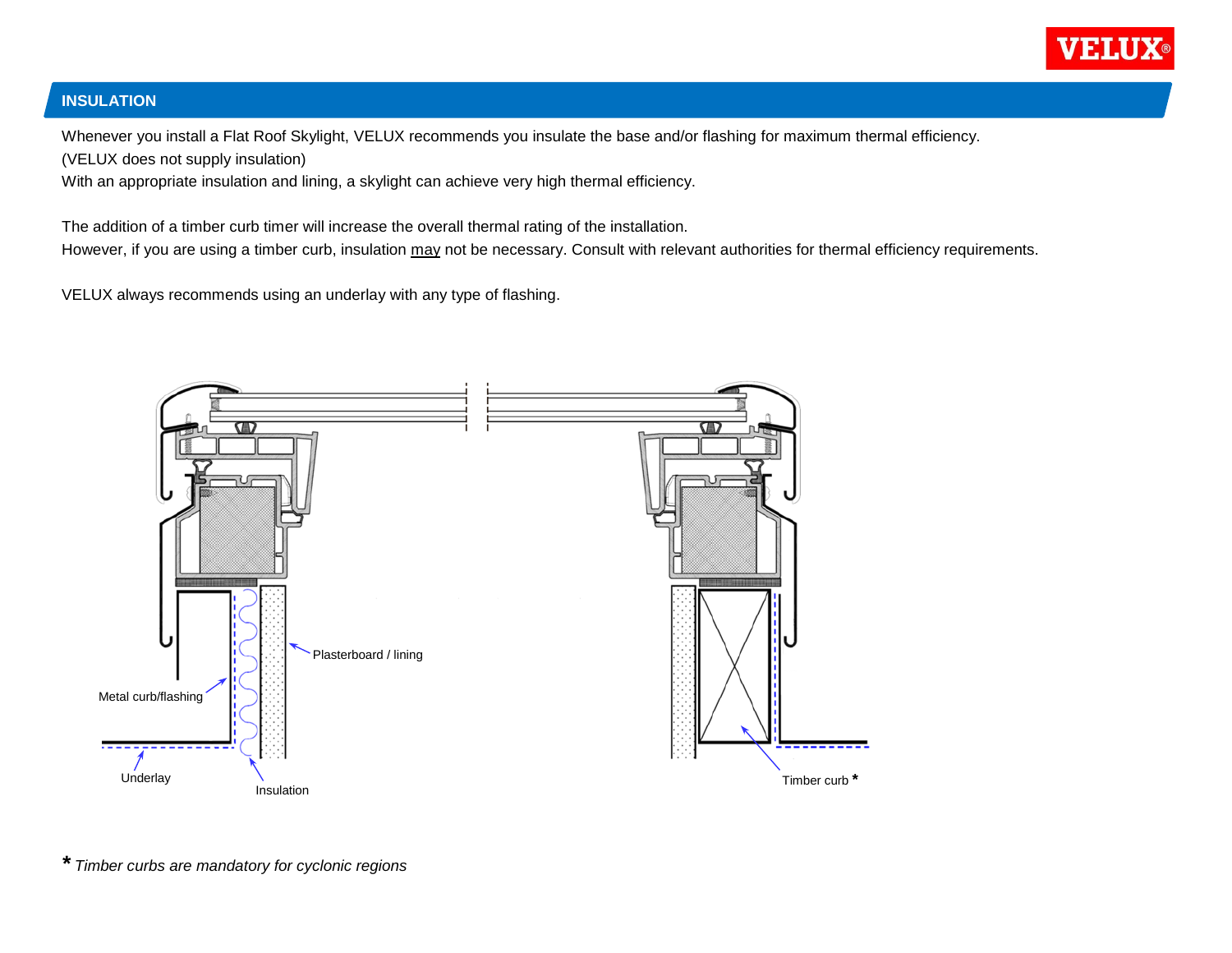

#### **The top tray of the base can be installed:**

- Above the roofing preferably all the way to the ridge capping (see diagram last page)
- Under the roofing. The top of the base can be made as a flat panel to go under metal roofing. (see diagram last page)

(the kickstand must suit the height of the roofing material)



Cut-outs to suit roofing profile – Kliplok, Trimdek, Span deck, etc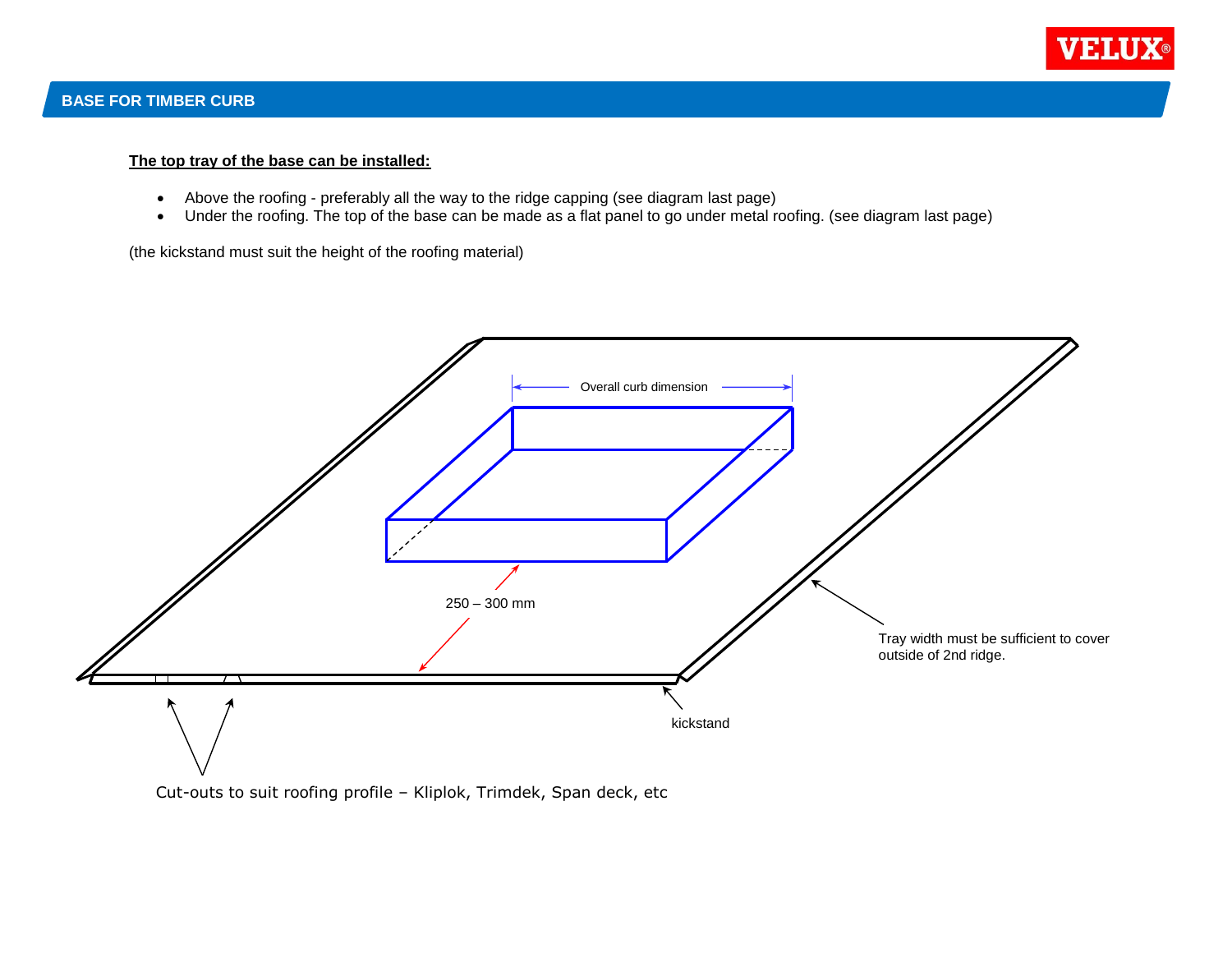

# **Alternative design**

An alternative design of the base utilises a "turndown" to deflect



Bases are for illustration purposes ONLY. The 'apron' for each base must be made to suit the relevant roofing material. (as per pictures below)

eg: for a tiled roof a flexible bottom apron is recommended. The sides and top of the base should sit under the tiles and the flexible apron should sit **above** the row of tiles immediately below the skylight.